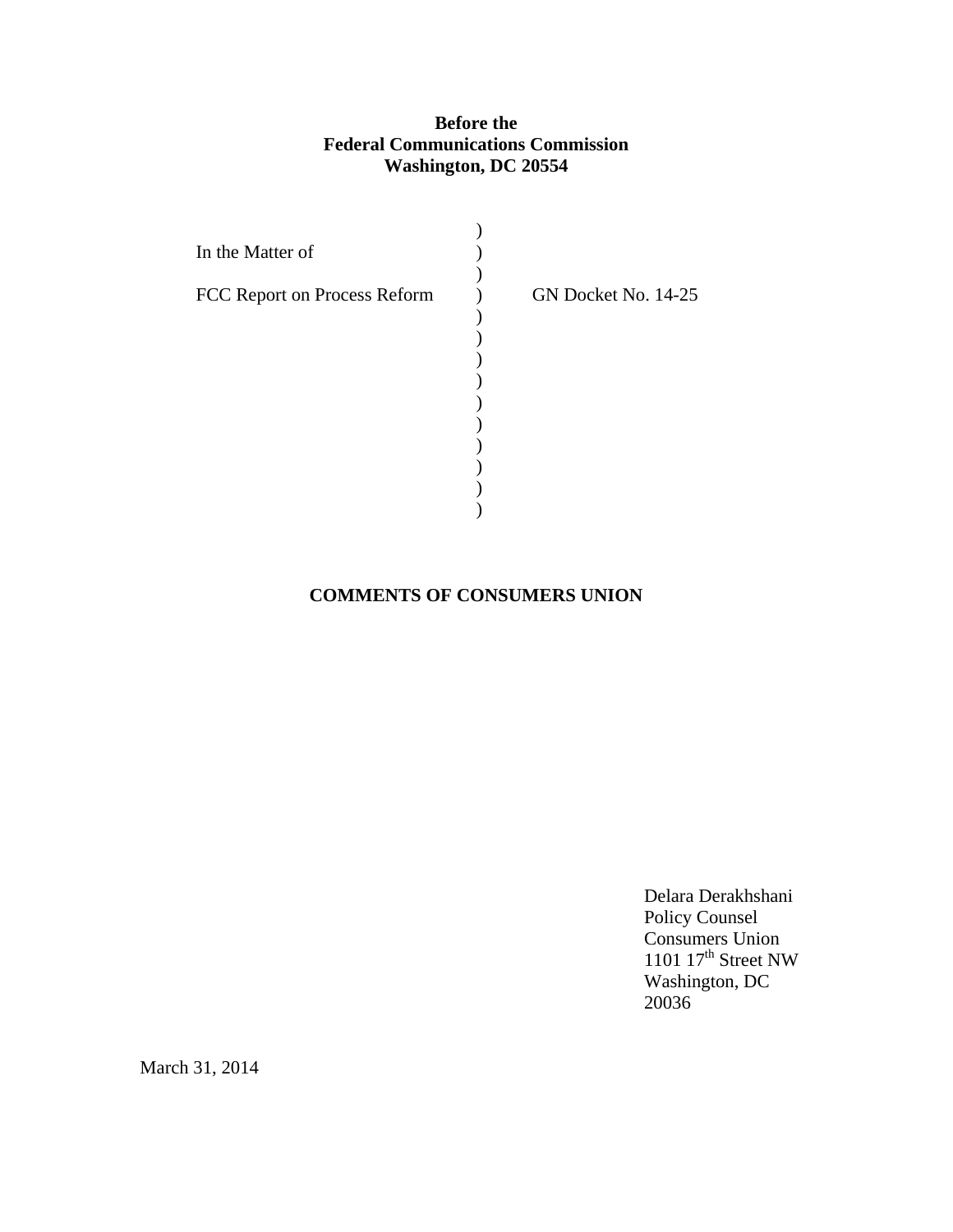# **TABLE OF CONTENTS**

| I.   |                                                                          |  |
|------|--------------------------------------------------------------------------|--|
| II.  | A Publicly Available Database Would Benefit Consumers and the            |  |
|      |                                                                          |  |
|      | B. A Consumer Complaint Database Would Help The Commission Better        |  |
| III. | The Commission's Current Consumer Complaint System Is Inadequate  6      |  |
| IV.  | The Consumer Complaint Databases at the CPSC and CFPB Can Serve as       |  |
| V.   | Recommendations for a Successful Consumer Complaint Database 11          |  |
|      | A. A Database Should be Sortable According To Certain Specific           |  |
|      | B. A Database Should Have Mechanisms In Place to Help Ensure Reliability |  |
|      | C. A Robust Database Should Provide Information About the Resolution     |  |
| VI.  |                                                                          |  |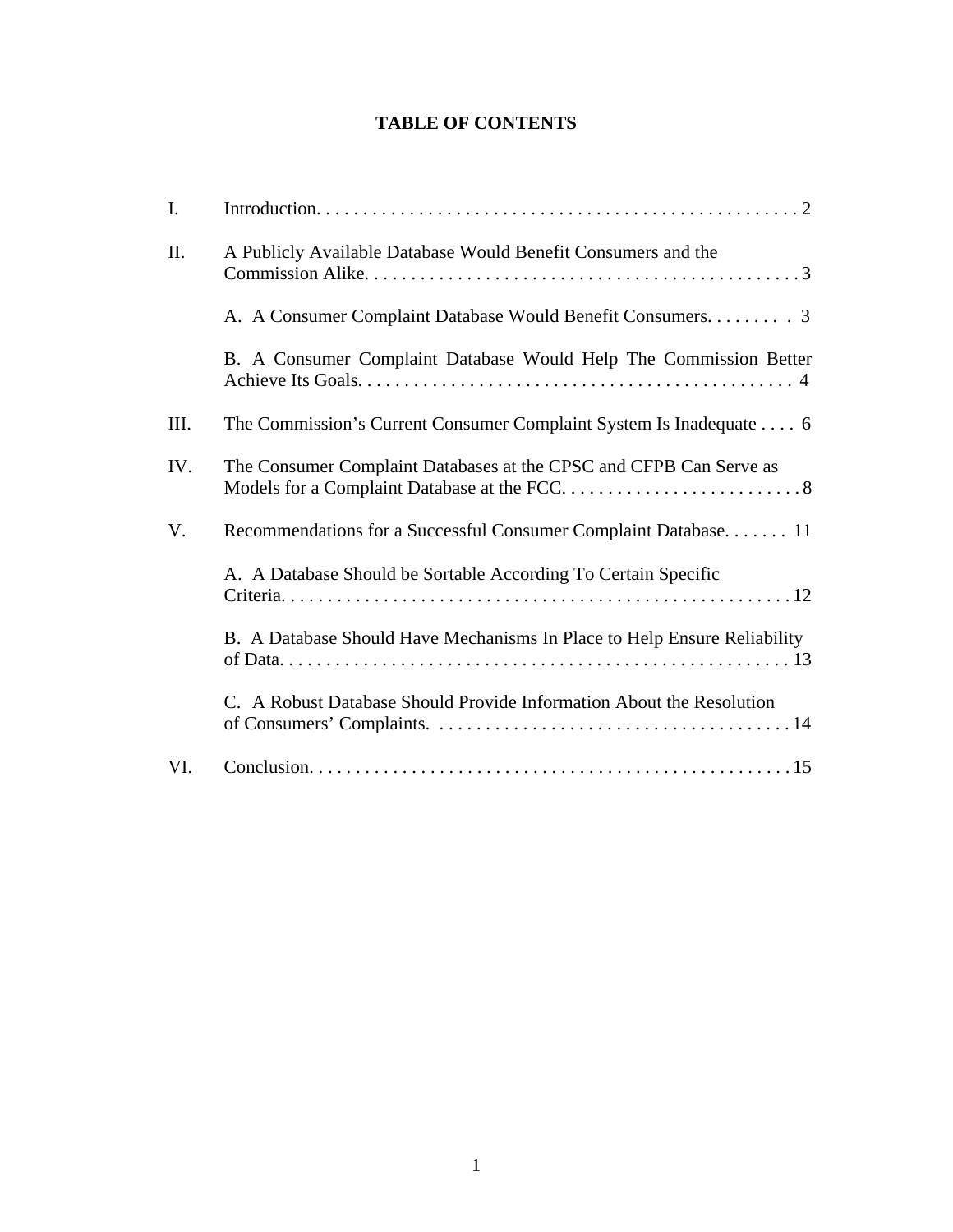## **I. Introduction**

 $\overline{a}$ 

Consumers Union<sup>1</sup> offers its comments in response to the Commission's Public Notice seeking comment on the Commission's Report on Process Reform ("Report")<sup>2</sup> and recommendations therein. We share the Commission's interest in ensuring that the agency operates "in the most effective, efficient, and transparent way possible."<sup>3</sup> We especially appreciate that the Commission is considering ways to enhance transparency, more effectively communicate with the public, and improve its handling of consumer complaints. Specifically, we believe that *Recommendation 2.23*, which would establish a publicly-available consumer complaint database, should be a top priority for the Commission.

Consumers Union has a longstanding interest in making more information available to consumers and has played a major role in helping other agencies establish such databases, including at the Consumer Product Safety Commission ("CPSC") and the Consumer Financial Protection Bureau ("CFPB"). Our comments to the Commission draw on this extensive experience to make the recommendations set forth below, which we believe will result in a consumer database that will benefit the public and the Commission by making more information available in a publicly available, easy-to-use, and searchable database.

 $1$  Consumers Union is the public policy and advocacy division of Consumer Reports. Consumers Union is an expert, independent, nonprofit organization whose mission is to work for a fair, just, and safe marketplace for all consumers and to empower consumers to protect themselves. Consumer Reports is the world's largest independent product-testing organization with more than 50 labs, auto test center, and survey research center, the nonprofit organization rates thousands of products and services annually. Founded in 1936, Consumer Reports has over 8 million subscribers to its magazine, website, and other publications.

<sup>2</sup> *See* Report on FCC Process Reform, Federal Communications Commission (Feb. 14, 2014) *available at* http://www.fcc.gov/article/da-14-199a2 ("Report").

<sup>&</sup>lt;sup>3</sup> FCC Seeks Public Comment on Report on Process Reform, Public Notice, DA 14-199 (Feb. 14, 2014) ("Public Notice").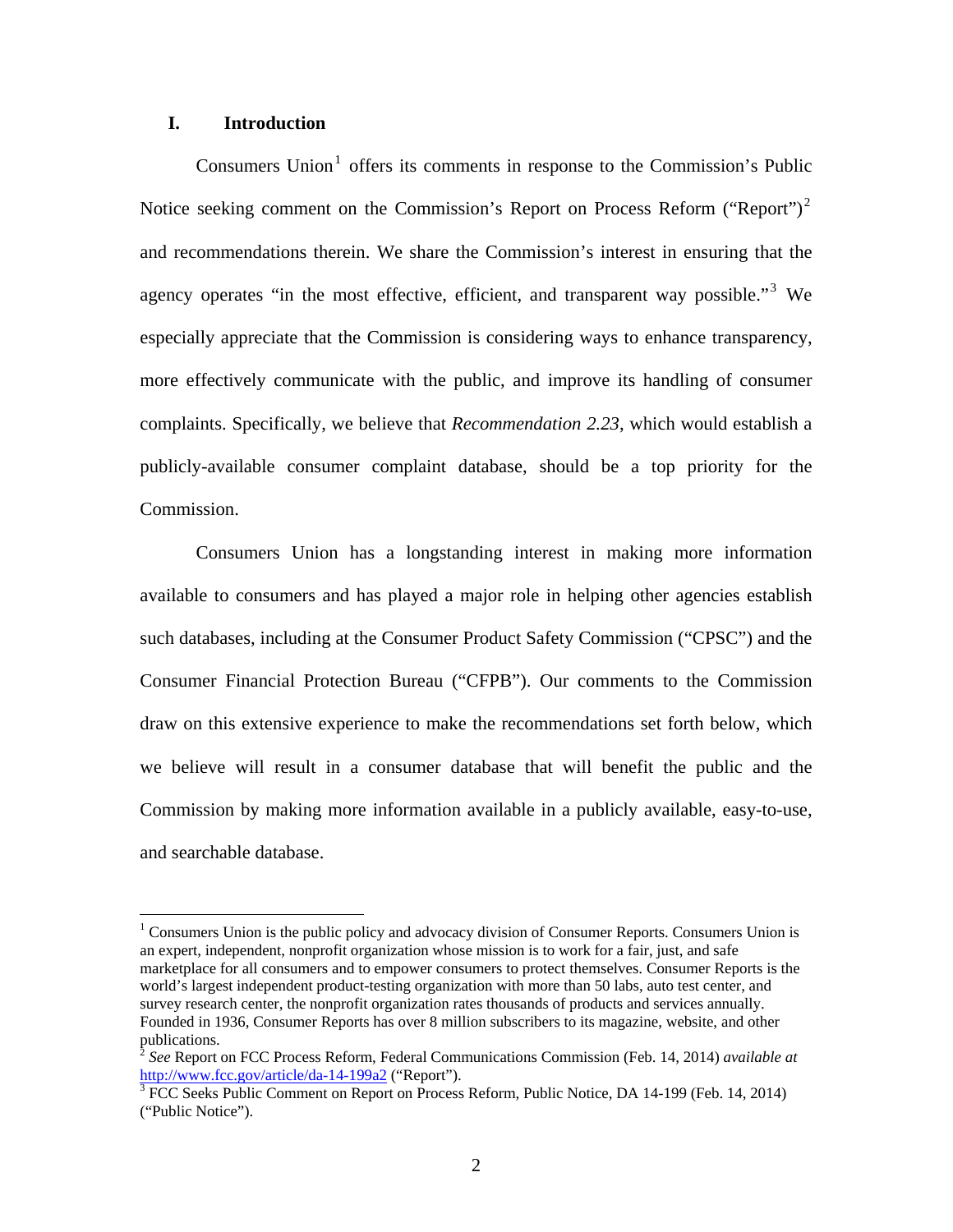## **II. A Publicly Available Database Would Benefit Consumers and the Commission Alike**

 The development of a consumer complaint database will ensure that consumers have a transparent, efficient, and effective way to seek assistance and learn of others' experiences. Consumers should have maximum opportunities to provide valuable information to the Commission so that information can be used in the decision-making process. In addition to serving as an invaluable resource to consumers, improving the consumer complaint process will allow the Commission to more easily focus on key trends and problems in the media and telecommunications marketplace and help it better achieve its consumer protection goals.

#### **A. A Consumer Complaint Database Would Benefit Consumers**

A public complaint database would serve as an invaluable resource, allowing consumers to benefit from the knowledge and experiences of others. Consumers continue to be faced with new decisions as new services, devices, and features are introduced and bundled in various ways. As Commissioner Rosenworcel aptly noted in a 2012 speech, "[i]t is vitally important to get consumers the information they need to make choices with confidence in a marketplace that can be bewildering to navigate."[4](#page-3-0) The Commission made a similar observation in a 2009 Notice of Inquiry, as it explored the actions it could take to further empower consumers.<sup>[5](#page-3-1)</sup> There, the Commission noted that "[b]etter access to clear information is particularly important in light of the substantially increased

<u>.</u>

<span id="page-3-0"></span><sup>4</sup> *See* Jessica Rosenworcel, Commissioner, Federal Communications Commission, Remarks Before Practising Law Institute (Dec. 13, 2012), *available at* http://www.fcc.gov/document/comm-rosenworcelsremarks-practising-law-institutes-event (discussing the need for a more transparent consumer complaint system).

<span id="page-3-1"></span><sup>&</sup>lt;sup>5</sup> In the Matter of Consumer Information and Disclosure, CG Docket No. 09-158, Truth-in-Billing and Billing Format, CC Docket No. 98-170, IP-Enabled Services, WC Docket No. 04-36 (rel. Aug. 28, 2009) ("Consumer Disclosure NOI").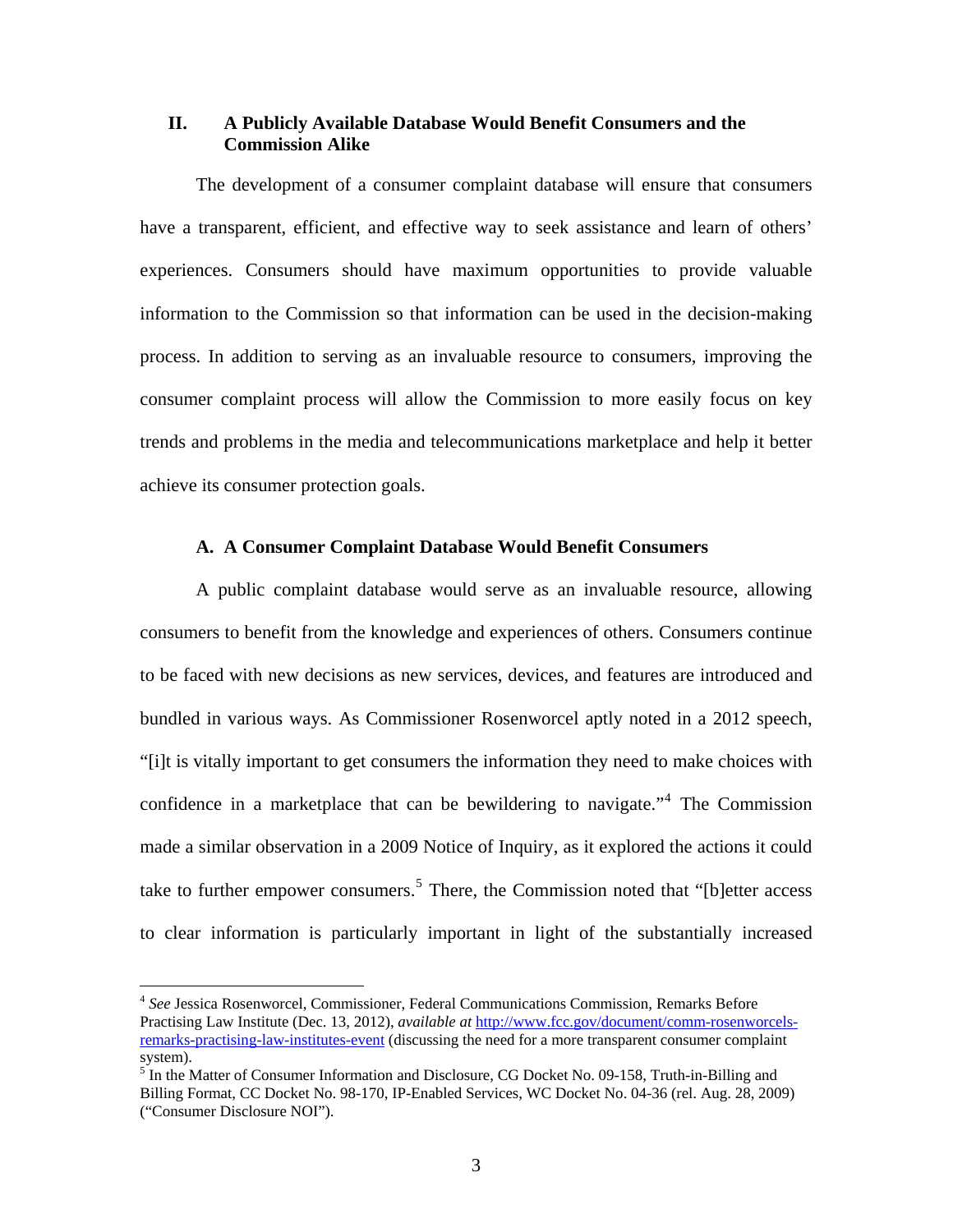number of delivery platforms and service options that have become available  $\dots$ ."<sup>6</sup> Five years later, this is all the more true. Technology has brought with it a number of new choices for consumers – but also greater consumer confusion. Consumers need the proper information and tools to understand all of the various options available to them.

According to the Commission's own data, cable prices continue to rise faster than the rate of inflation,<sup>[7](#page-4-0)</sup> and households are now spending an average of \$154 per month on home communications services – more than what they spend on clothing, furniture, or electricity.[8](#page-4-1) Yet, as we report in the May 2014 issue of *Consumer Reports*, customer satisfaction remains low.  $A$  publicly available consumer complaint database will shed light on price information. It will also improve transparency around customer service practices, spurring companies to better address consumers' needs.

# **B. A Consumer Complaint Database Would Help The Commission Better Achieve Its Goals**

 A public database would help the Commission achieve many of its goals, including modernizing its reporting systems and promoting transparency and data-driven policymaking. As the FCC has identified in its Report, it would also "facilitate improved customer care overall," and make the Commission "better able to efficiently link the intake of informal consumer complaints to the Commission's policymaking and enforcement processes."<sup>10</sup> Other agencies – including the FTC and the CFPB – use [complaint data to help with their initiatives and enforcement actions, and as](#page-4-2) 

<sup>6</sup> Consumer Disclosure NOI at 8.

<span id="page-4-0"></span><sup>7</sup> *See* FCC Report on Cable Industry Prices, MM Docket No. 92-966, *available at*

<span id="page-4-1"></span>http://hraunfoss.fcc.gov/edocs\_public/attachmatch/DA-13-1319A1.pdf. 8 *See Untangling The Bundle*, CONSUMER REPORTS MAGAZINE, May 2014, at 22. 9 *Id* at 22-23. 10 Report at 25.

<span id="page-4-2"></span>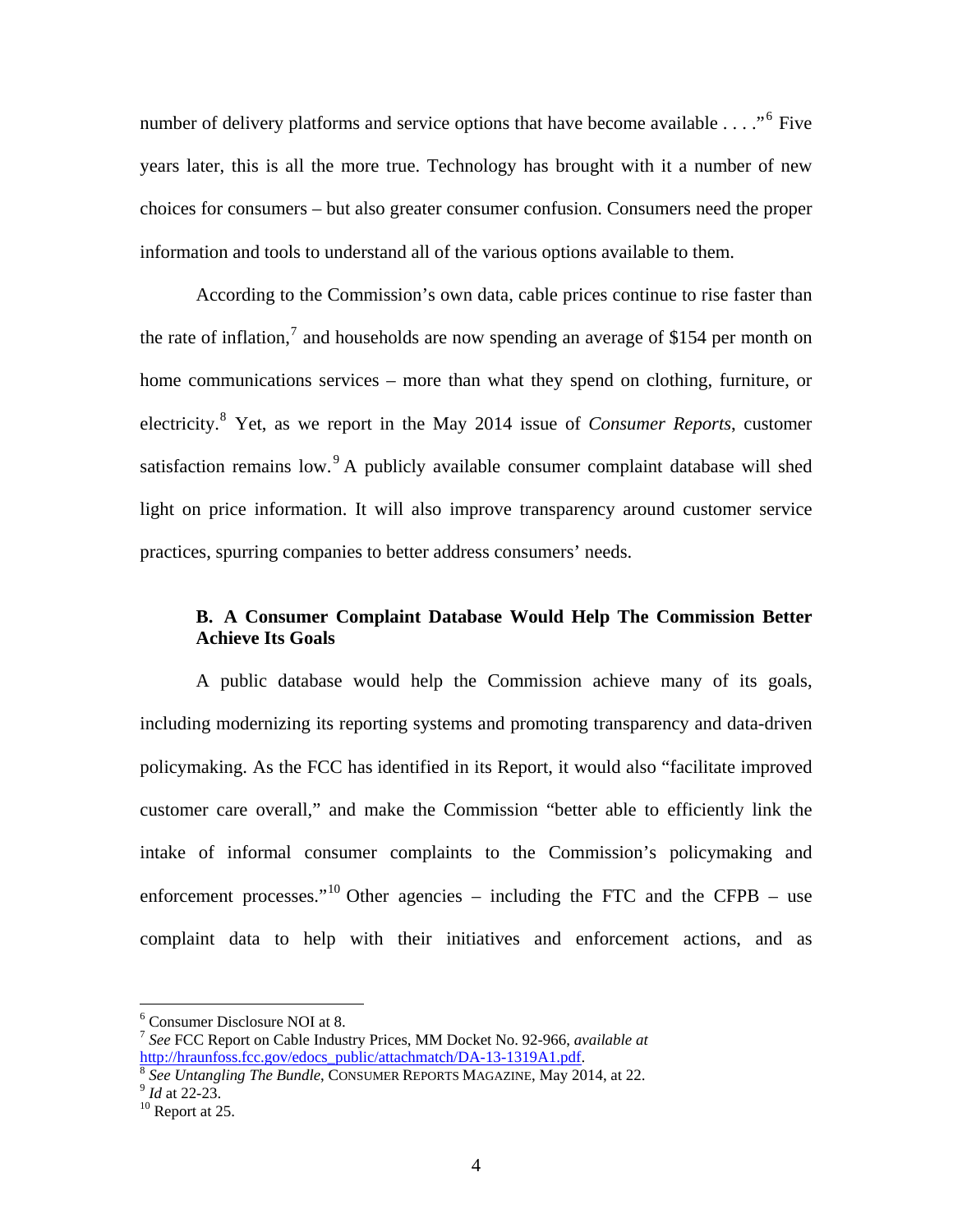*Recommendation 2.14* [of the Commission's working group's report correctly recognizes,](#page-4-2)  [revamping the consumer complaint process would also help FCC staff use complaint data](#page-4-2)  [as a "reliable resource for the agency's enforcement initiatives."](#page-4-2)<sup>11</sup>

Making consumer complaint data available in an easy-to-use, searchable database will assist the Commission in its efforts to track and identify existing and emerging abuses. Consumers continue to find unexpected charges on their bills, face problems understanding opaque billing practices, and have less-than-satisfactory experiences with customer service. Complaints provide important information about these experiences and flag "tip-of-the-iceberg" abuses and widespread consumer dissatisfaction. Unfortunately, the Commission's current complaint process makes it difficult for it to learn about new threats to consumers, identify common issues or areas where more enforcement may be necessary, and obtain more information about what is going wrong. As the Report notes in *Recommendation 2.22*, an approach similar to the CFPB's that processes complaints within a single system and makes the resulting data accessible to staff would significantly help the FCC's Consumer and Governmental Affairs Bureau ("CGB") and other Bureaus at the Commission improve their use of complaint data internally.<sup>[12](#page-5-1)</sup>

Finally, revamping the complaint process according to the recommendations has the potential to spur companies to improve or change their practices for the better. As the CFPB Director Richard Cordray noted, the mere fact of having a database can change companies' behaviors. Director Cordray has also explained that companies "know that [the CFPB's] supervision and enforcement teams are keeping a watchful eye on the consumer complaints . . . . Many are therefore building into their compliance

<span id="page-5-1"></span><span id="page-5-0"></span><sup>&</sup>lt;sup>11</sup> *Id*.<br><sup>12</sup> *Id* at 29.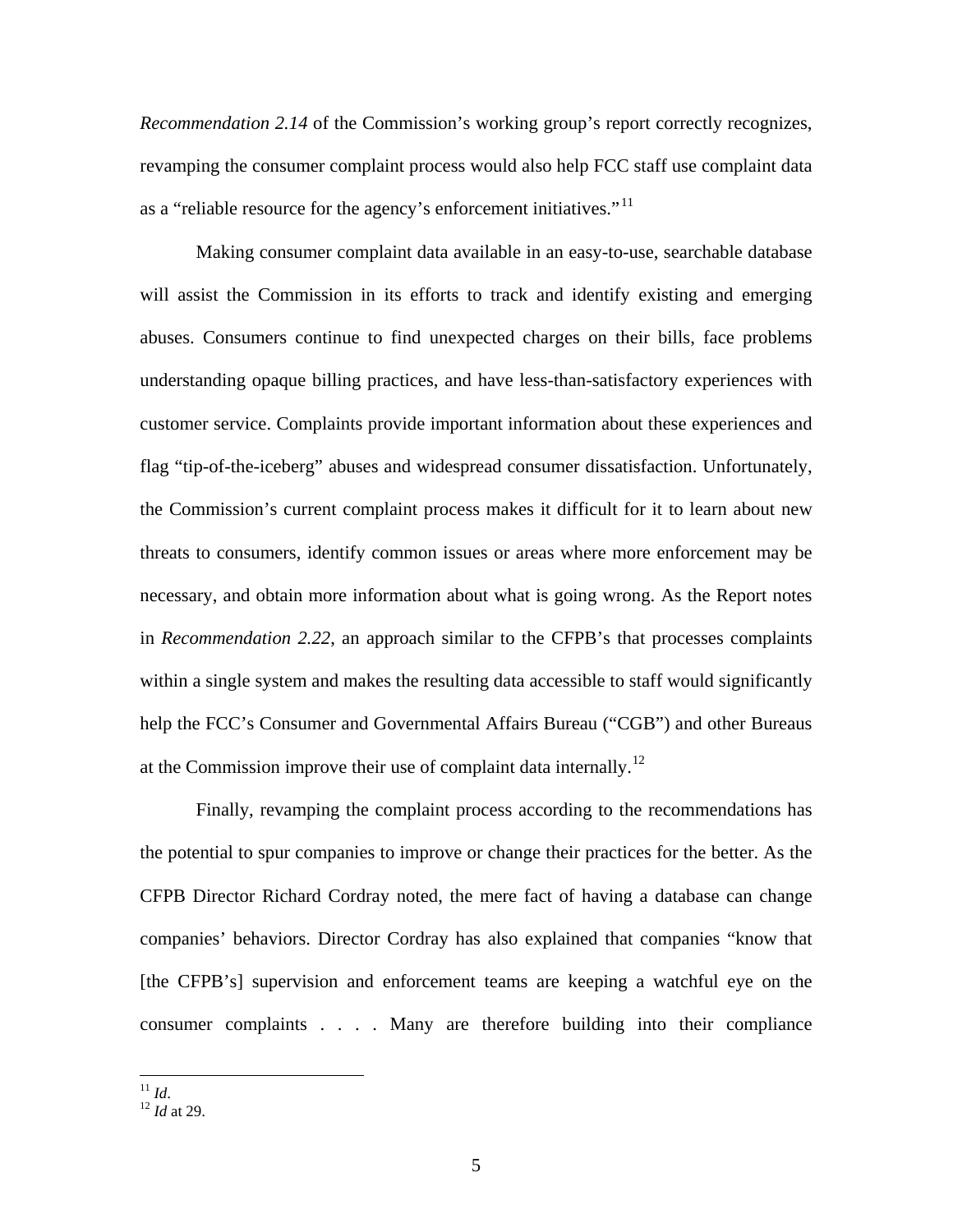management systems an increased attention to the broader trends revealed by their analysis of consumer complaints . . . which will tend to minimize litigation risk, reputational risk, and regulatory risk. Through all of these means, [the consumer complaint database at the CFPB is] bringing new levels of accountability to the consumer financial marketplace. $13$ "

## **III. The Commission's Current Consumer Complaint System Is Inadequate**

Although the Commission currently collects detailed information about consumer complaints, this information is only made available to the public on a limited basis. Currently, the Commission compiles and publishes information about consumer complaints in quarterly reports. These reports share only aggregate data about the top complaints and inquiries under broad subject categories, without any additional detail. Aggregate data is insufficient to enable the public to make meaningful decisions. Furthermore, the Commission noticeably lacks any data on the identity of specific companies in its public complaint data.

It is not currently entirely clear to consumers what they can expect from the Commission's complaint process, and there is a need for more information about the treatment of consumer complaint data. As the Commission notes in its Report, consumers are not able to track the status of their complaints.<sup>14</sup> Often, when consumers complain to [the Commission, it seems as if their comments go into a black hole, with no clear follow](#page-6-1)[up as to how a complaint was ultimately addressed. Consumers will be unlikely to further](#page-6-1)  [use the complaint system if they do not receive any meaningful redress from it.](#page-6-1) 

<u>.</u>

<span id="page-6-0"></span><sup>&</sup>lt;sup>13</sup> Richard Cordray, Director, Consumer Financial Protection Bureau, Remarks at the American Banker Regulatory Symposium (Sep. 24, 2013), *available at* http://www.consumerfinance.gov/newsroom/directorcordray-remarks-at-the-american-banker-regulatory-symposium/.

<span id="page-6-1"></span>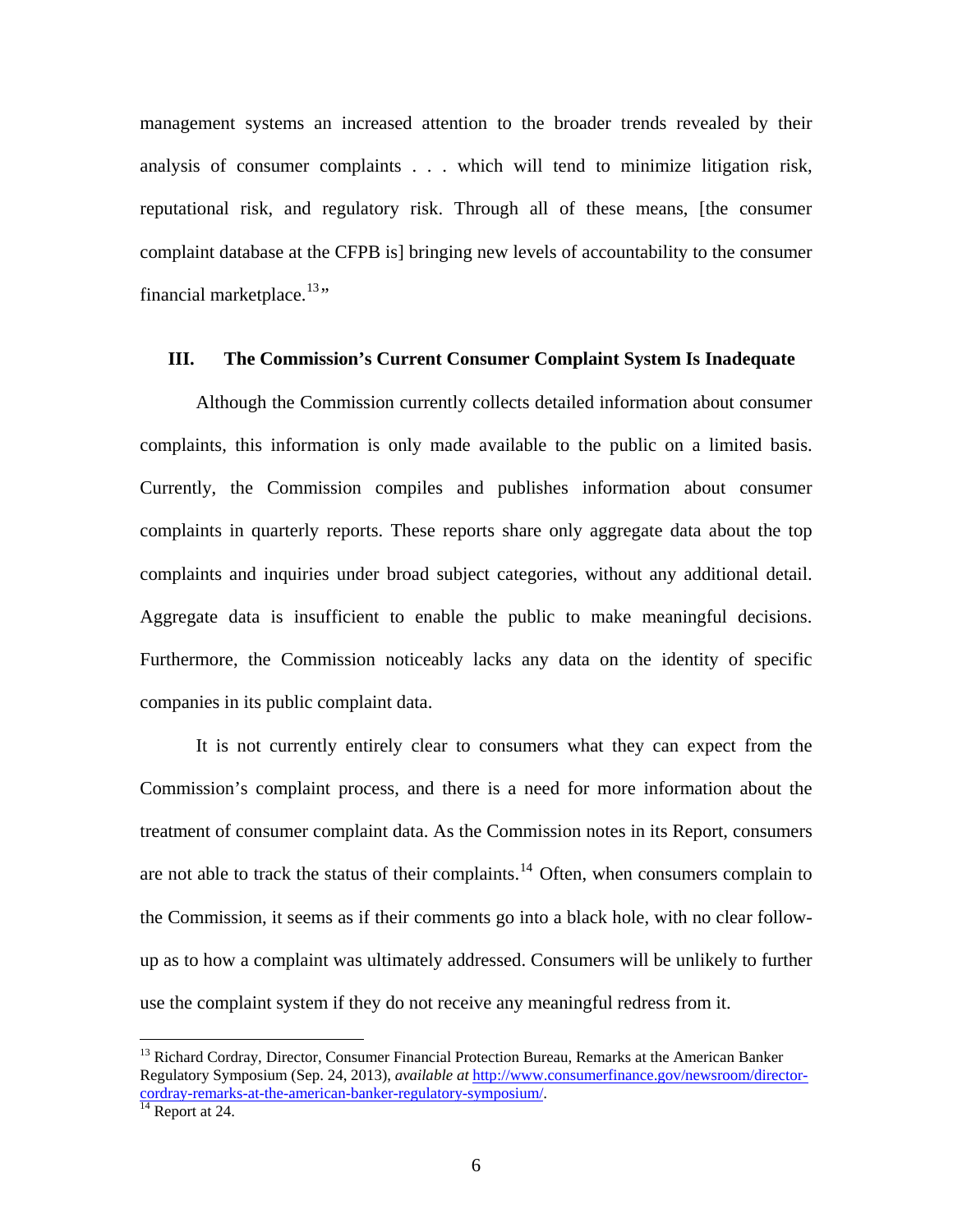In addition, consumers continue to face difficulties filing complaints because of the confusing interface utilized by the Commission. As the Commission notes in its report, the consumer interface for submitting complaints includes sixteen different complaint forms.<sup>[15](#page-7-0)</sup> Furthermore, there is no clear explanation online as to how the Commission treats complaints in its multi-step review process, nor is there a way for consumers to check the status of their submitted complaints at any point along the Commission's process. The difficulties associated with filing can discourage consumers from submitting complaints. When it is too hard to complain, consumers don't get the help they need and regulatory agencies don't get enough information about what is going wrong for consumers in the marketplace.

Industry often points to the number of complaints collected by the Commission as support for the argument that everything is working well in the market and that regulatory intervention is unnecessary. However, low complaint numbers do not necessarily indicate the market is fine. For example, in our work on cramming, we have found that industry has relied on the Commission's quarterly reports to argue that the Commission wasted valuable resources to address wireless cramming, claiming that it was "a nonexistent issue."<sup>16</sup> In that case, industry representatives argued that regulatory intervention was [unnecessary because the number of wireless cramming complaints "fell below the](#page-7-1)  [threshold requirement to be placed on the quarterly reports."](#page-7-1)<sup>17</sup> Yet, as the Senate

<sup>15</sup> *Id* at 24.

<span id="page-7-1"></span><span id="page-7-0"></span><sup>16</sup> *See, e.g.,* Comments of CTIA, CG Docket No. 09-158, at 3-4 (June 25, 2012), *available at* http://www.ctia.org/docs/default-source/fcc-filings/ctia-files-comments-in-cramming-proceeding-- fnprm.pdf?Status=Master&sfvrsn=0. 17 *Id* at 3-4.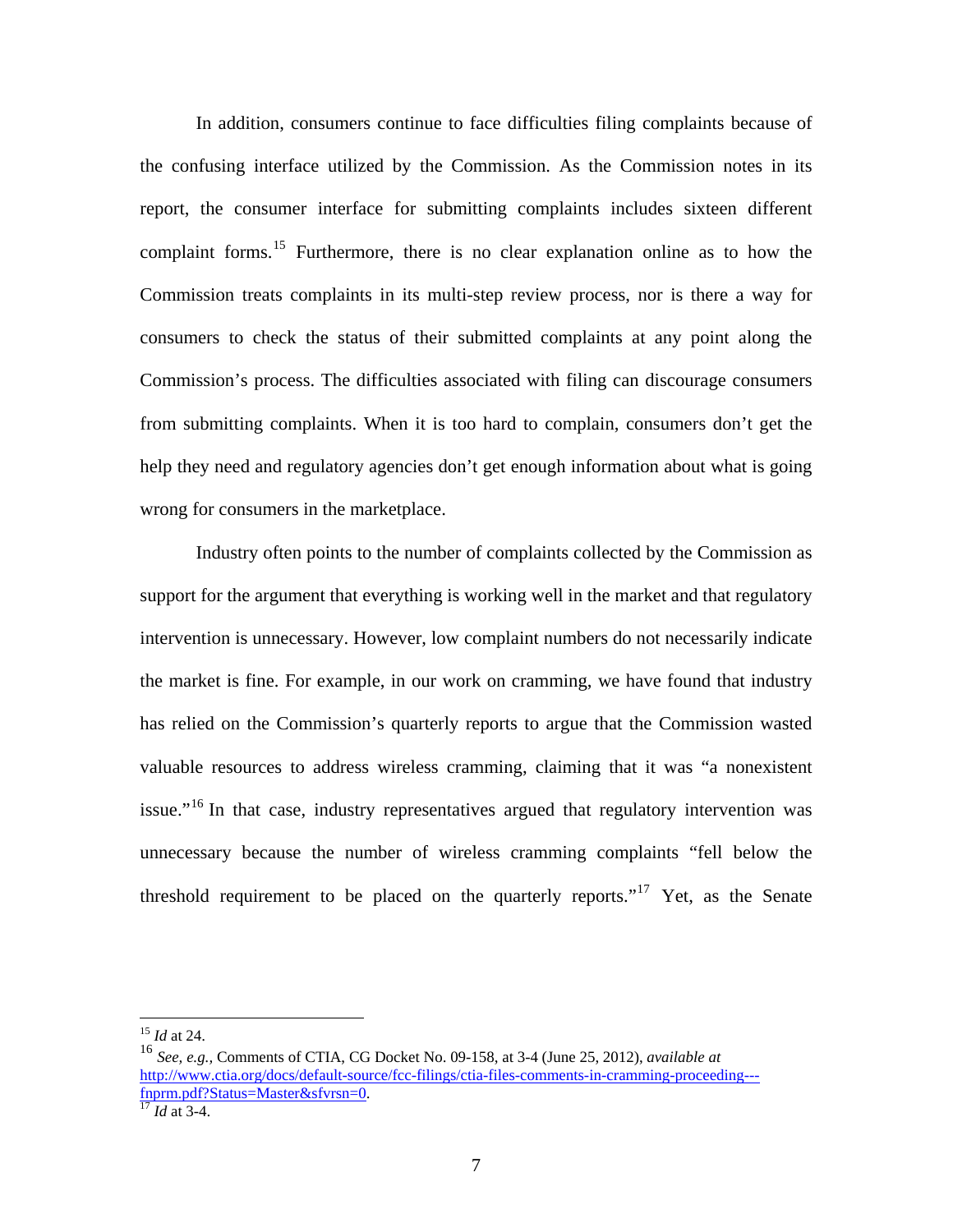Commerce Committee<sup>[18](#page-8-0)</sup> and Federal Trade Commission<sup>[19](#page-8-1)</sup> have recognized recently, wireless cramming remains a continuing problem today.

Senator Nelson and Senator Udall correctly recognized, in a recent letter to the FCC urging the development of a public database, that low complaint numbers may be an indication of the inadequacies with the Commission's complaint process.<sup>[20](#page-8-2)</sup> As they noted [– and as the GAO found in a 2009 review – complaint numbers may be low because](#page-8-3)  [consumers are not aware of the Commission's filing process and procedures.](#page-8-3) $2<sup>1</sup>$ 

# **IV. The Consumer Complaint Databases at the CPSC and CFPB Can Serve as Models for a Complaint Database at the FCC**

Consumers Union played an important role in developing and implementing databases at the CPSC and CFPB, which we believe have been very effective to date. We believe that there are components of both databases that should be included in a consumer complaint database at the FCC.

Through its Consumer Complaint Database, which was launched in June 2012, the Consumer Financial Protection Bureau hears directly from consumers about the challenges they face in the marketplace, brings their concerns to the attention of financial

 $\overline{a}$ 

http://www.commerce.senate.gov/public/index.cfm?p=PressReleases&ContentRecord\_id=cd0edc13-b355- 4d4e-9619-7035329daa1a. In fact, as recently as just a few weeks ago, the Committee has continued its efforts to seek additional information on consumer complaint data on the topic of wireless cramming. *See* Press Release, Senate Commerce Committee, Rockefeller Issues Subpoena in Wireless Telephone Cramming Investigation (Mar. 14, 2014), *available at*

http://www.commerce.senate.gov/public/index.cfm?p=PressReleases&ContentRecord\_id=6398a98b-1b7c-4874-a8d8-fb480de41ab9. 19 *See* Transcript, FTC Mobile Cramming Roundtable (May 8, 2013), *available at*

<span id="page-8-1"></span>http://www.ftc.gov/sites/default/files/documents/videos/mobile-cramming-roundtable-part-1/130508mobilecramming\_sess1.pdf (noting the FTC's position that wireless cramming remains an important and likely underreported problem).

<span id="page-8-0"></span><sup>18</sup> *See, e.g.,* Press Release, Senate Commerce Committee, Rockefeller Vows To Avert Wireless Cramming Scams on Consumers (Mar. 1, 2013), *available at*

<span id="page-8-3"></span><span id="page-8-2"></span><sup>&</sup>lt;sup>20</sup> See Letter from Senator Udall and Senator Nelson to Tom Wheeler, Chairman, Federal Communications Commission, GN Docket No. 14-25 (Mar. 25, 2014). <sup>21</sup> *Id*.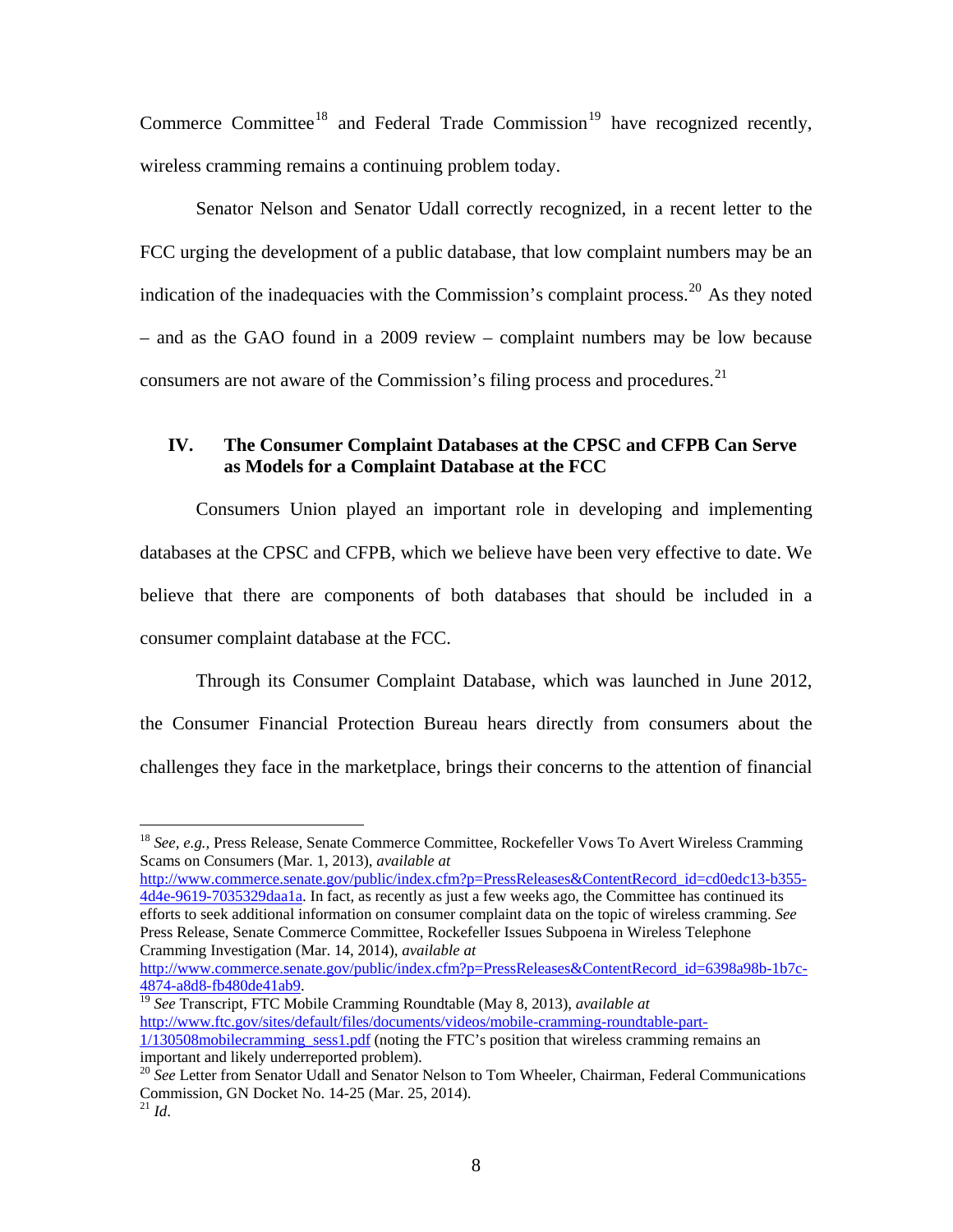institutions, and assists in addressing their complaints. The database allows the public to see what consumers complained about, as well as how and when the company in question responds. Furthermore, users are able to track, sort, search, and download information – which is updated on a daily basis. Indeed, the complaint database at the CFPB has already proved to be valuable to consumers and the Bureau. As CFPB Director Richard Cordray has noted, the database has already affected companies' behavior and encouraged them to respond quickly when contacted about complaints. $^{22}$  $^{22}$  $^{22}$ 

In its Report, the FCC references the CFPB numerous times, and suggests that it should make its consumer complaint practices more similar to those of the CFPB.<sup>23</sup> However, the report also notes that the statutory mandates for CFPB and FCC differ. While it is true that the collection and publication of consumer complaints is central to the CFPB's mission as set forth by Congress,  $^{24}$  $^{24}$  $^{24}$  this does not make a consumer complaint database any less necessary at the FCC. Under its public interest mandate, the Commission is charged with protecting consumers in the telecommunications marketplace. And as then-Chairman Julius Genachowski correctly noted when referencing the Commission's ongoing efforts to empower consumers, "[e]very decision this Commission makes . . . affects the day-to-day lives of American consumers . . . [and

<u>.</u>

<span id="page-9-0"></span><sup>22</sup> *See* Jayne O'Donnell, *Watchdog's Complaint Tracking Gets Results*, USA TODAY, (Aug. 4, 2013), http://www.usatoday.com/story/money/personalfinance/2013/08/04/cfpb-cordray-mortgage-loans- $\frac{\text{complant-database}/2613413}{\text{23}}$  Report at 24, 25, 29.

<span id="page-9-1"></span><sup>&</sup>lt;sup>24</sup> Congress set forth in the Dodd-Frank Act that collecting, investigating, and responding to consumer complaints are integral parts of the CFPB's work. See Dodd-Frank Act, Pub L. No. 111-203, Sec.  $1021(c)(2)$ .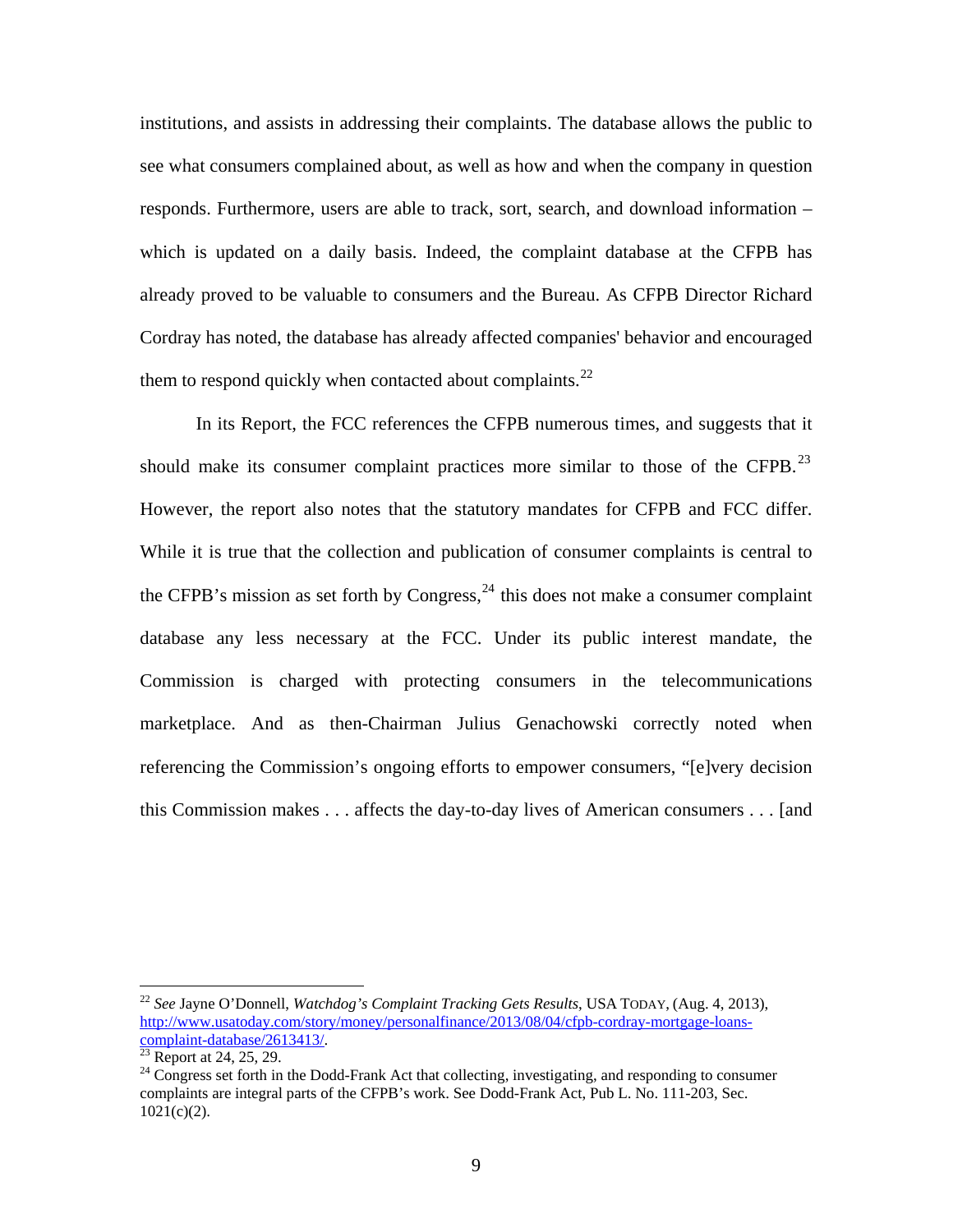the Commission] is responsible for ensuring that our agency's decisions are always in the interest of consumers of communications services."<sup>25</sup>

Consider the CFPB's own explanation of how it uses consumer complaint database to protect consumers: "Listening and responding to consumers is an integral part of the CFPB's work . . . . The Bureau uses consumer complaints to inform its work in making prices and risks clearer, protecting consumers of . . . products and services, and encouraging  $\ldots$  markets to operate fairly and competitively.<sup>[26](#page-10-1)</sup> This is exactly what the FCC should strive for in its efforts to protect consumers. The creation of a public database could greatly help the Commission protect consumers against the similar harms that the CFPB addresses – including unauthorized transactions, confusing billing statements, and practices that give companies wide discretion to assess additional fees.<sup>27</sup>

Consumers Union also played an important role in the development of the Consumer Product Safety Commission's SaferProducts.gov, which allows people to share and access safety information about products they already own or are considering purchasing.<sup>[28](#page-10-2)</sup> This website maintains a publicly available, searchable database on the safety of consumer products and other products or substances regulated by the Commission. The database provides consumers with an opportunity to research particular products, while allowing the CPSC to identify safety trends more quickly and efficiently. Significantly, the CPSC requires inclusion of certain information before a report is made publicly available. In doing so, it identifies the type of filer submitting a report, requires

1

<span id="page-10-0"></span><sup>25</sup> Julius Genachowski, Chairman, Federal Communications Commission, Statement on Consumer Information and Disclosure NOI (Aug. 27, 2009), *available at*

<span id="page-10-1"></span><sup>&</sup>lt;sup>26</sup> See Report, Consumer Financial Protection Bureau, Consumer Response: A Snapshot of Complaints Received Through February 28, 2013 at 14 (March 2013), *available at* http://files.consumerfinance.gov/f/201303\_cfpb\_Snapshot-March-2013.pdf <sup>27</sup> *Id* at 14.<br><sup>28</sup> *See* http://www.SaferProducts.gov.

<span id="page-10-2"></span>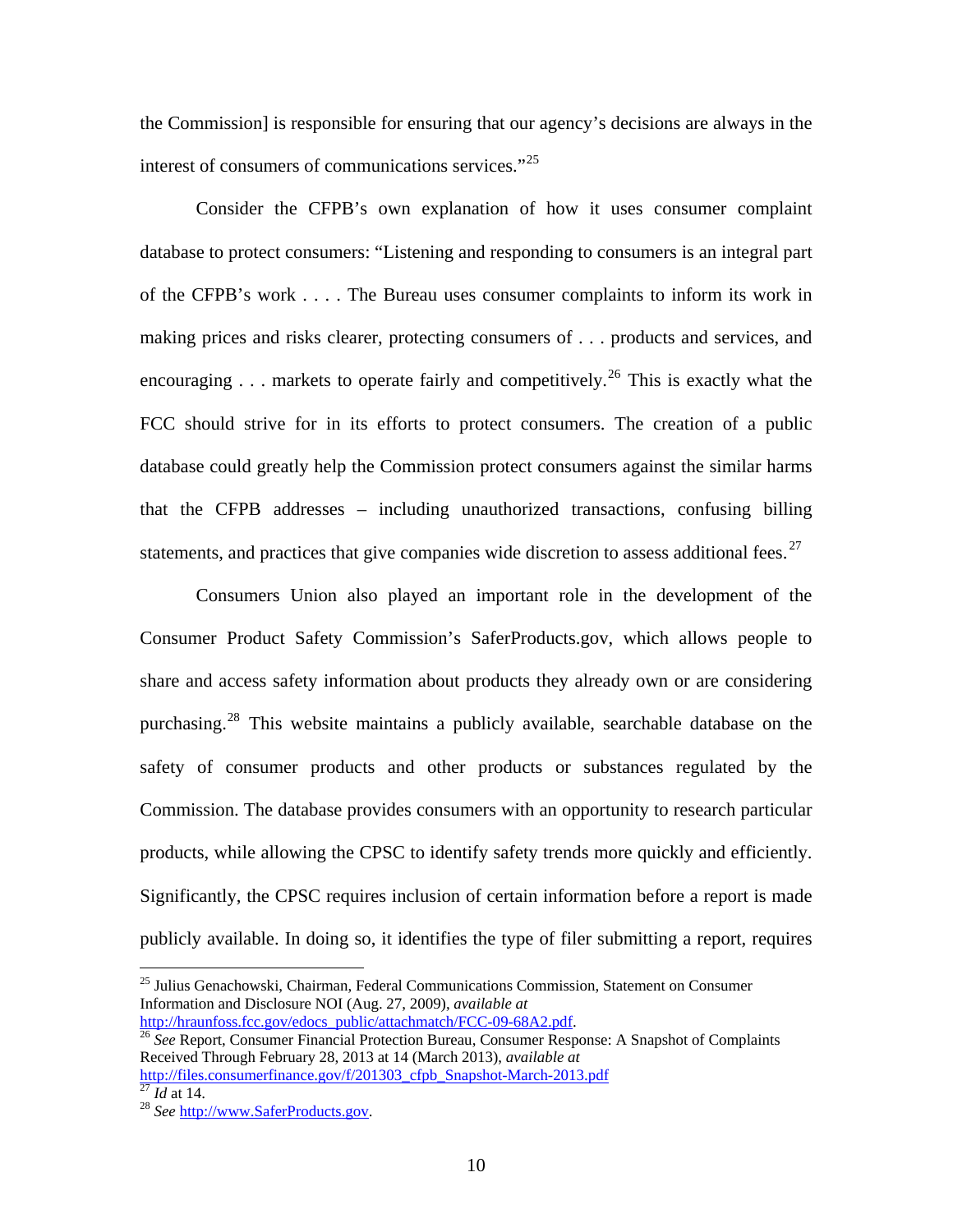the contact information of a filer, and takes other reasonable steps to ensure that disclosure of information is accurate and fair.

A very early analysis of the CSPC's database by the House Energy and Commerce Committee found that the database had rapidly become a popular resource for consumers.<sup>[29](#page-11-0)</sup> A joint report and analysis from Consumers Union and the Consumer [Federation of America released one year after the implementation of the database also](#page-11-1)  [indicated that the database served as an effective place for consumers to share stories](#page-11-1)  [with each other, and that it was successfully engaging companies to respond to](#page-11-1)  [consumers' complaints.](#page-11-1)<sup>30</sup> Finally, a separate analysis of the database by Kids in Danger [two years after implementation demonstrated that the database was providing meaningful](#page-11-2)  [information about safety problems associated with particular companies.](#page-11-2) 31 Just as it has proved to be useful at the CPSC, the FCC could also benefit from the public availability of a consumer complaint database.

#### **V. Recommendations for a Successful Consumer Complaint Database**

For the reasons discussed above, Consumers Union strongly recommends developing a publicly available, easy-to-use, and searchable database on the FCC's website. We agree with *Recommendation 2.23* that consumers should be able to sort or filter data according to specific criteria, and we believe that a consumer database should be organized in a way that facilitates easy use by consumers. Drawing on the CFPB and

<span id="page-11-0"></span><sup>29</sup> *See* Report, U.S. House of Representatives Committee on Energy and Commerce, Democratic Staff, Evaluation of the Consumer Product Safety Database (July 13, 2011) *available at* http://democrats.energycommerce.house.gov/sites/default/files/documents/Consumer-Product-Safety-

<span id="page-11-1"></span>Database-2011-7-7.pdf. 30 *See* Press Release, Consumer Federation of America and Consumers Union, One Year Anniversary of CPSC Consumer Safety Information Database's Postings (Mar. 29, 2012), *available at*

<span id="page-11-2"></span><sup>&</sup>lt;sup>31</sup> See Press Release, Kids in Danger, "Kids Releases New Report on SaferProducts.Gov" (Aug. 9. 2013), *available at* http://www.kidsindanger.org/2013/08/09/4187/.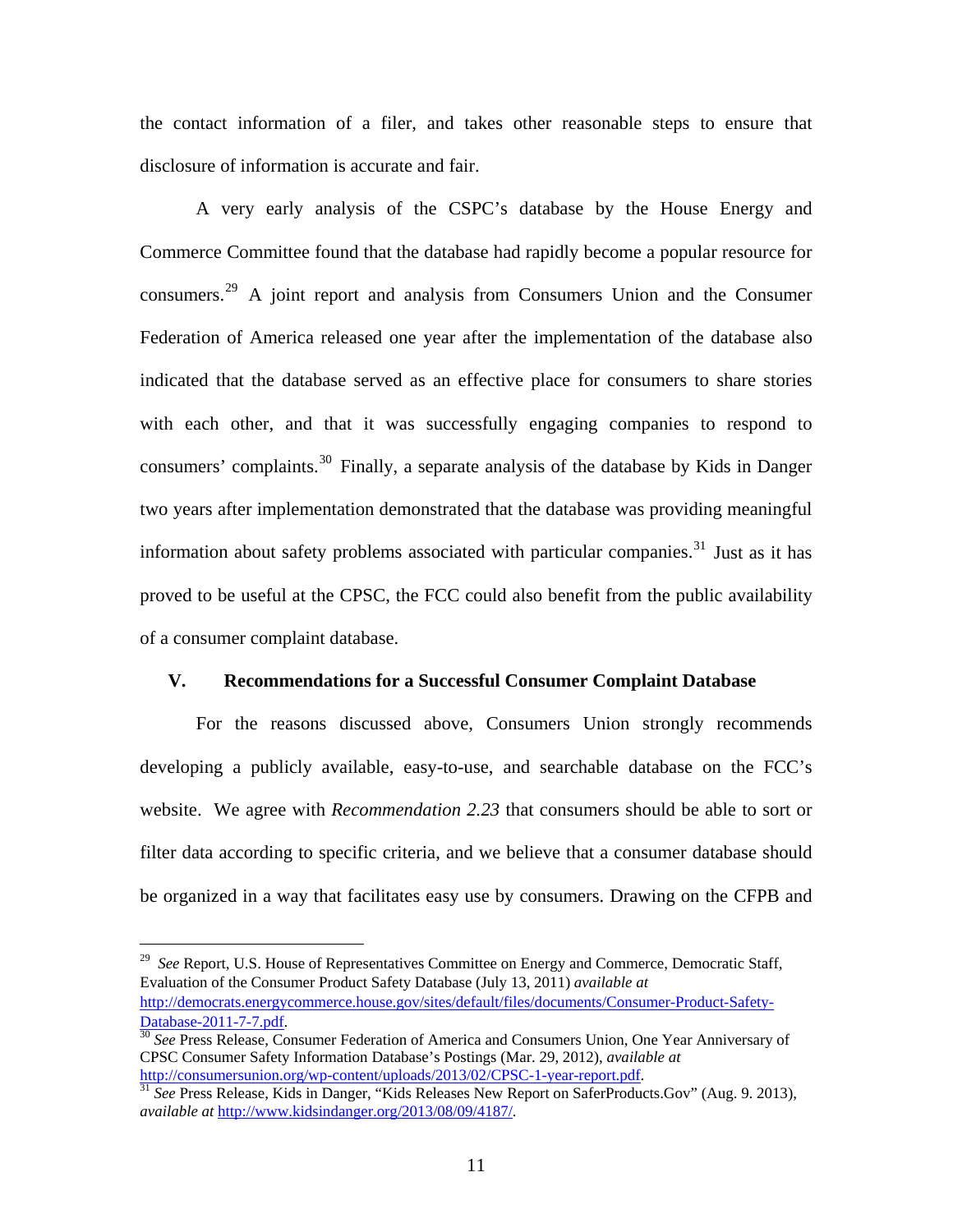CPSC's work, we also believe that an effective complaint database should collect the contact information of filer, provide an opportunity for companies to respond to complaints, establish certain minimum requirements before publication of data, and include mechanisms to verify the authenticity of any information submitted into a publicly available database.

#### **A. A Database Should Be Sortable According to Certain Specific Criteria**

We believe that an effective database should be searchable by certain criteria, including type of complaint, name of company, incident date, zip code, category of complaint filer (such as individual consumer, public safety or consumer organization, government entity, or law enforcement, among other categories). A consumer complaint database that is sortable by the name of a company can help improve customer service. Including the name of a company in a public database would encourage companies to compete more effectively on customer care and quality of service, and would help the public make more informed purchasing decisions regarding particular companies. It is important to note that, when it was implemented at the CFPB, a consumer complaint database that included publicly available information about particular companies "actually [led] the market forward toward more responsible conduct" and "play[ed] a tangible role in producing a shift toward emphasis on excellent customer service.<sup>[32](#page-12-0)</sup> To this point, Director Cordray noted that as of February of this year, companies had responded to more than ninety percent of the complaints made about them, further

1

<span id="page-12-0"></span><sup>&</sup>lt;sup>32</sup> Richard Cordray, Director, Consumer Financial Protection Bureau, Remarks at the Clearing House Annual Conference (Nov. 21, 2013), *available at* http://www.consumerfinance.gov/newsroom/directorcordray-remarks-at-the-clearing-house-annual-conference/.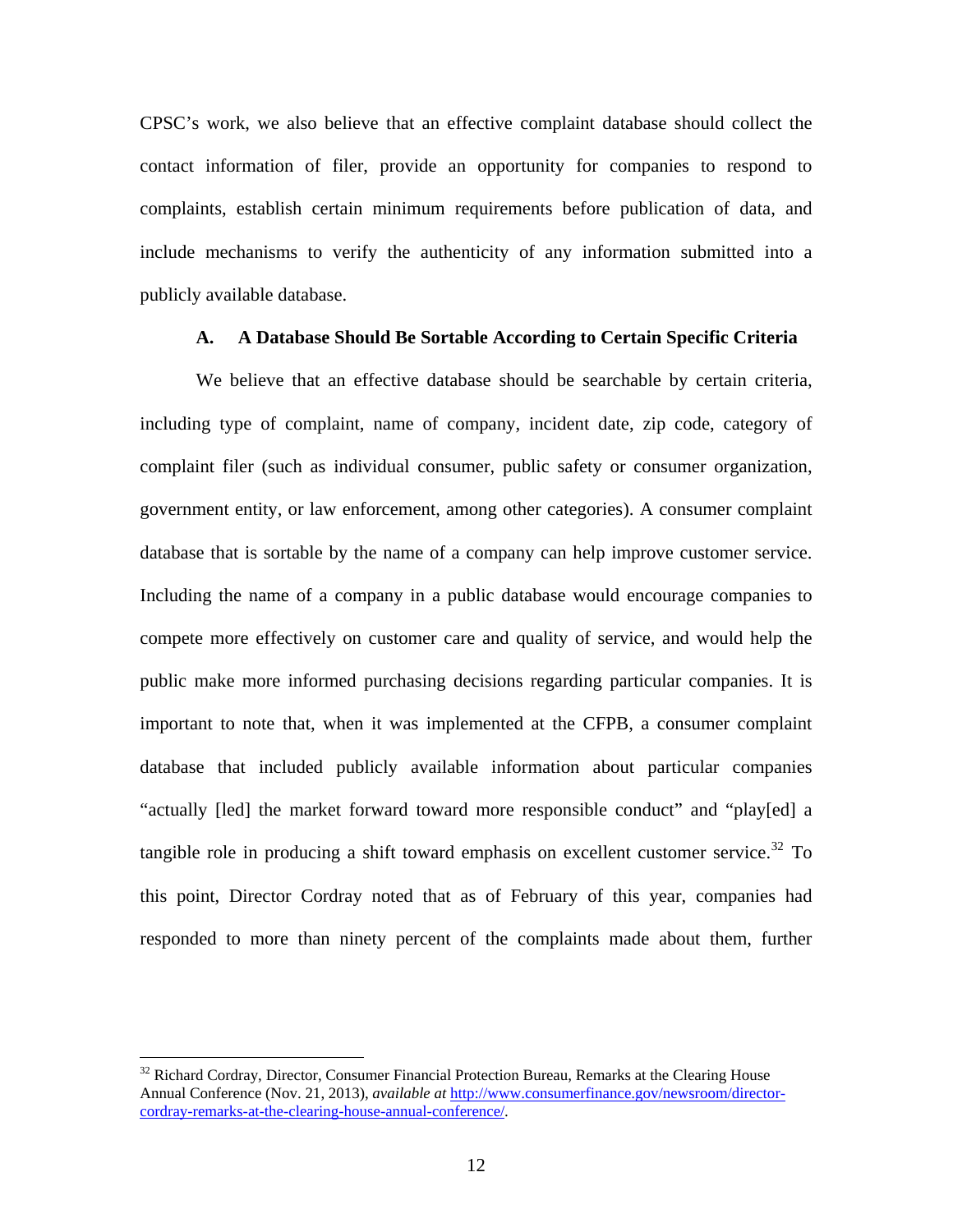helping consumers voice their concerns and get their issues addressed.<sup>33</sup> Furthermore, we [also believe that the category of complaint filer, which is currently required by the](#page-13-0)  [CPSC's database, is another important piece of information to collect and would allow](#page-13-0)  [the public and the FCC to understand the complaint submitter's perspective.](#page-13-0) 

# **B. A Database Should Have Mechanisms In Place to Help Ensure Reliability of Data**

We also agree with the Commission's recommendation that it would be important to ensure the reliability of any published data.<sup>34</sup> The CPSC has a number of protections [built in to ensure accuracy, and we believe that they provide a useful model in this](#page-13-1)  [instance. For example, those who submit complaints to the CPSC are required to include](#page-13-1)  [certain minimum pieces of information before their complaint can be submitted into the](#page-13-1)  [public database, including contact information of the person submitting the complaint. It](#page-13-1)  [is important to note that this information is not publicly disclosed in the CPSC's](#page-13-1)  [database. This information is only used for the purpose of verifying a complaint and is](#page-13-1)  [nonpublic in order to protect the privacy of the complaint filer. As is required by both the](#page-13-1)  [CFPB and CSPC, the Commission could also require a verification procedure by which](#page-13-1)  [the party submitting the complaint certifies to the FCC that the information they have](#page-13-1)  [submitted is true. Finally, as is the case at both the CFPB and CPSC, companies could be](#page-13-1)  [given the option to dispute information in a published complaint, or otherwise be given](#page-13-1)  [the opportunity to submit comments to be displayed in the database along with a](#page-13-1)  [consumer's complaint.](#page-13-1) 

<span id="page-13-0"></span><sup>&</sup>lt;sup>33</sup> Richard Cordray, Director, Consumer Financial Protection Bureau, Remarks at the Consumer Advisory Board Meeting (Feb. 27, 2014), *available at* http://www.consumerfinance.gov/newsroom/preparedremarks-of-cfpb-director-richard-cordray-at-the-consumer-advisory-board-meeting.

<span id="page-13-1"></span>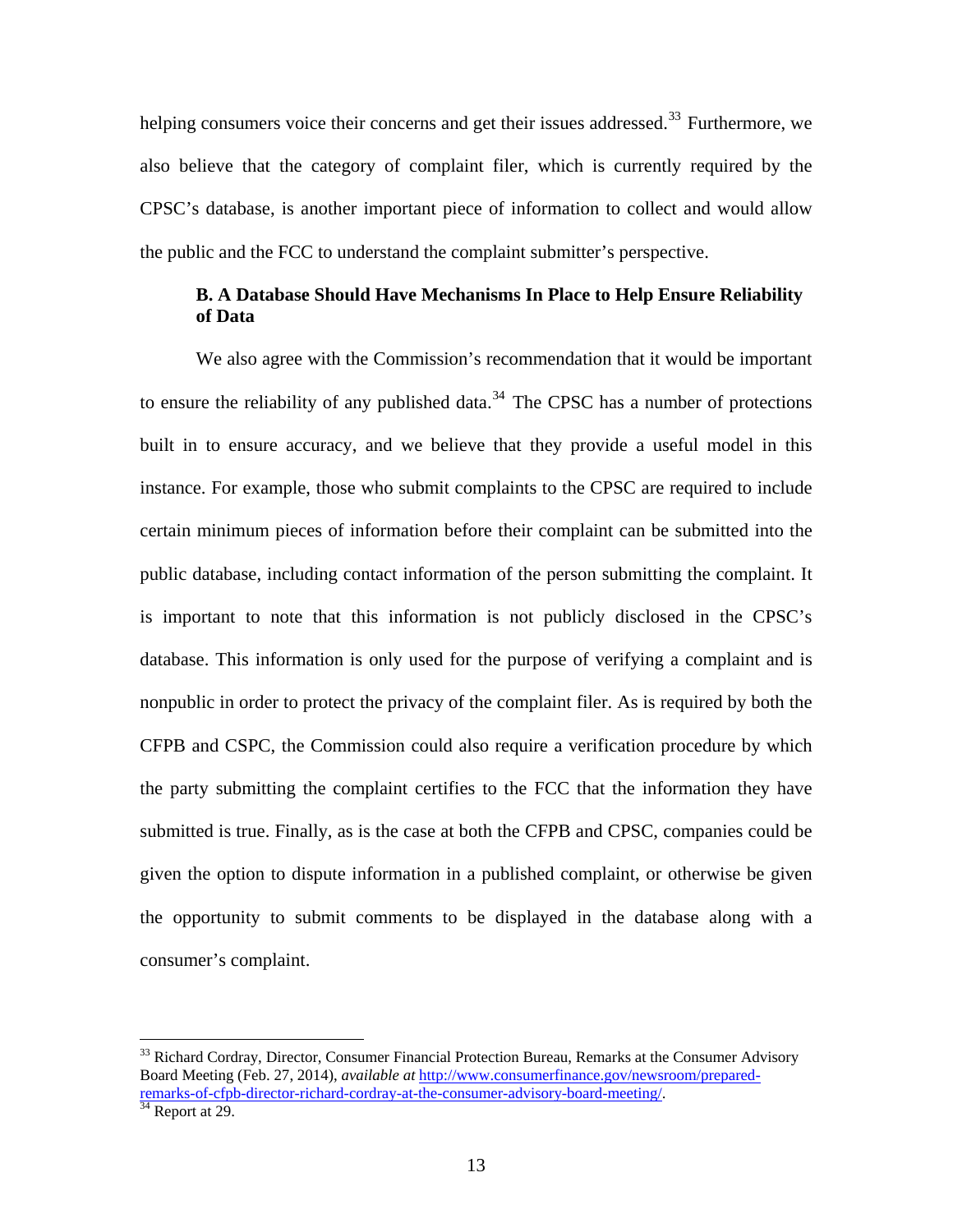# **C. A Robust Database Should Provide Information About the Resolution of Consumer Complaints**

Ideally, a consumer complaint database at the Commission would also include information about how an issue was ultimately resolved. The Commission could mirror the CFPB in this regard. In its consumer complaint database, the CFPB keeps track of how a company responds to a complaint – including the actions taken by a particular company, whether the response is timely, and whether a consumer disputes the company's response. We agree with *Recommendation 2.14* that consumers should be "better informed about the treatment of their complaints soon after submission and through the FCC's processing of their complaints,"[35](#page-14-0) as well as *Recommendation 2.21*, which suggests measures to improve responses to complaints.<sup>[36](#page-14-1)</sup> Promoting better [handling of complaints and more extensive coordination with companies would serve](#page-14-2)  [consumers at the FCC, just as it has before the CFPB. Indeed, as the CFPB noted in a](#page-14-2)  [2013 report, as a result of its consumer complaint database, companies have responded to](#page-14-2)  [ninety-five percent of the complaints sent to them and tens of thousands of consumers](#page-14-2)  [have had the opportunity to dispute companies' responses when they found them to be](#page-14-2)  [inadequate.](#page-14-2)<sup>37</sup> The process has greatly improved the ability of the CFPB to resolve [complaints and better address consumers' needs.](#page-14-3)<sup>38</sup>

<span id="page-14-0"></span> $35$  *Id* at 25.

<span id="page-14-2"></span><span id="page-14-1"></span><sup>&</sup>lt;sup>36</sup> *Id* at 28.<br><sup>37</sup> *See* Report, Consumer Financial Protection Bureau, Consumer Response: A Snapshot of Complaints Received Through February 28, 2013 at 14 (March 2013), *available at*

<span id="page-14-3"></span>http://files.consumerfinance.gov/f/201303\_cfpb\_Snapshot-March-2013.pdf <sup>38</sup> *See* Report, U.S. PIRG, Big Credit Bureaus, Big Mistakes: The CFPB's Consumer Complaint Database Gets Real Results for Victims of Credit Reporting Errors (Nov. 19, 2013) at 19-20, *available at* http://uspirgedfund.org/reports/usf/big-credit-bureaus-big-mistakes (detailing how the CFPB consumer complaint database has helped consumers receive monetary or non-monetary relief).